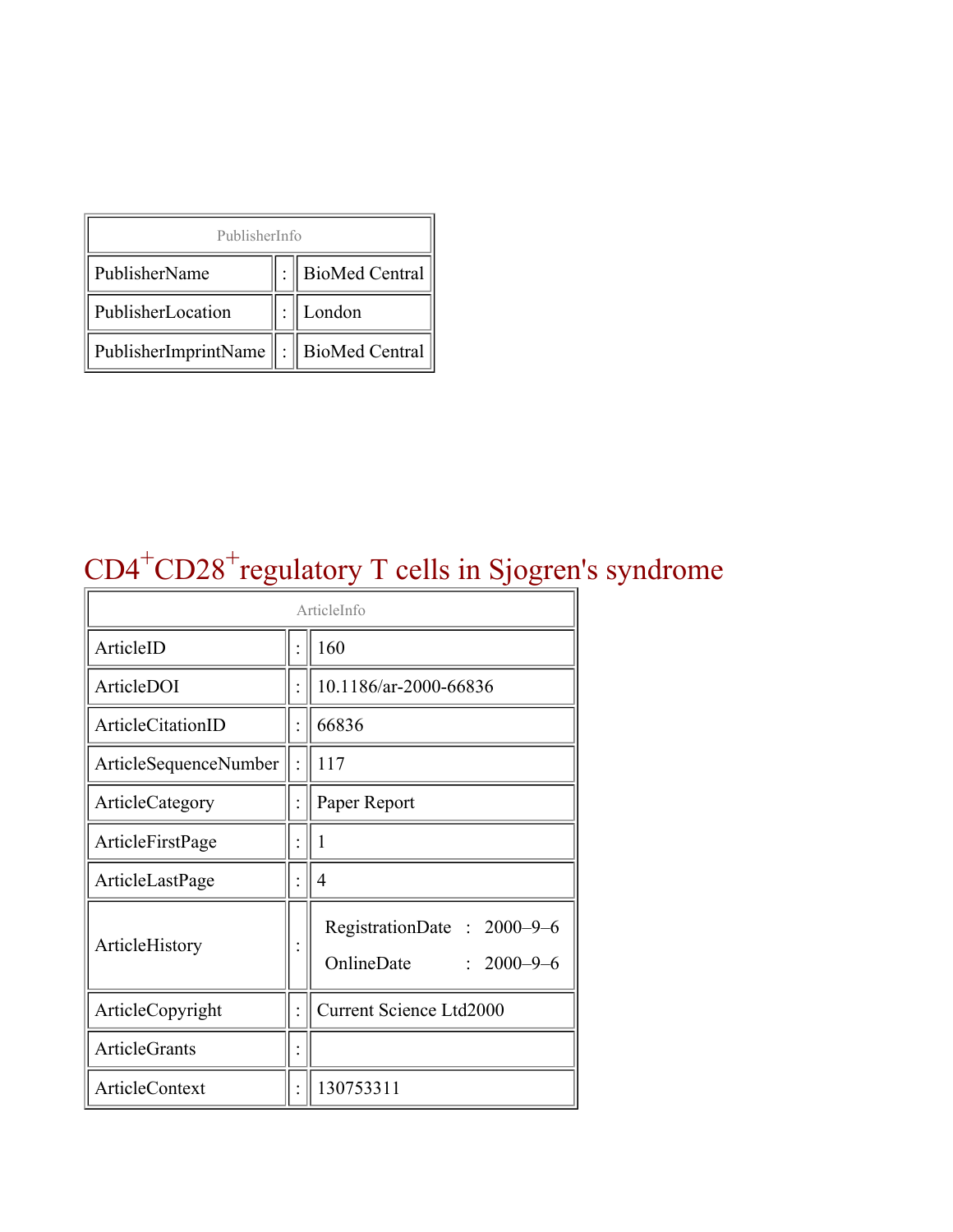Aff1 University of Bristol, UK

#### Keywords

CD4 T cells, CD28, regulatory T cells, Sjogrens syndrome

## Context

SS is a chronic autoimmune exocrinopathy chiefly affecting the salivary and lachrymal glands. The authors have previously established a murine model for SS in NFS/sld mice thymectomised 3 days after birth. The a-fodrin protein was identified as an organ-specific autoantigen in salivary gland tissue. In this study the authors investigate a mechanism of active suppression mediated by regulatory T cells in their model of SS. The authors identify a novel population of regulatory T cells expressing CD28; this key co-stimulatory molecule is expressed on the T cell surface and interacts with ligands B7.1/B7.2 (CD80/86) expressed on the surface of antigen presenting cells (APCs). CD28 delivers the critical 'second signal' to T cells following ligation of the T cell receptor 'first signal'. A number of studies have demonstrated that CD28 co-stimulation of T cells is involved in development of collagen-induced arthritis and experimental autoimmune encephalomyelitis. To investigate active suppression mediated by regulatory T cells involved in autoantigen-specific inhibition of immune responses in a murine model of SS.

### Significant findings

Spleen cells from SS mice showed significant autoantigen-specific proliferation in response to fodrin before disease onset, and T cells showed increased expression of activation markers. *In vitro* stimulated T cells from SS mice showed high levels of interleukin (IL)-4, but low IL-2 and interferon (IFN)-? production before disease onset. A subset of splenic  $CD4<sup>+</sup>$  T cells expressing low-level CD28; these were present only before disease onset and were CD25<sup>-</sup>. Addition of anti-CD28 stimulatory antibodies inhibited the splenic T cell response to fodrin. Culture supernatants from unstimulated splenic T cells isolated before disease onset also inhibited proliferation to fodrin autoantigen. Similarly, neutralising antibodies to IL-4 and IL-10 blocked the T cell response to fodrin. As detected by RT-PCR, CD4+CD28low T cells showed increased expression of IL-4, IL-10, IFN-? and transforming growth factor (TGF)-?. Intraperitoneal injection of  $CD4^+CD28^{\text{low}}$  T cells into SS mice was effective in preventing autoimmune lesions, and resulted in decreased titres of autoantibody to fodrin. Splenic CD4<sup>+</sup>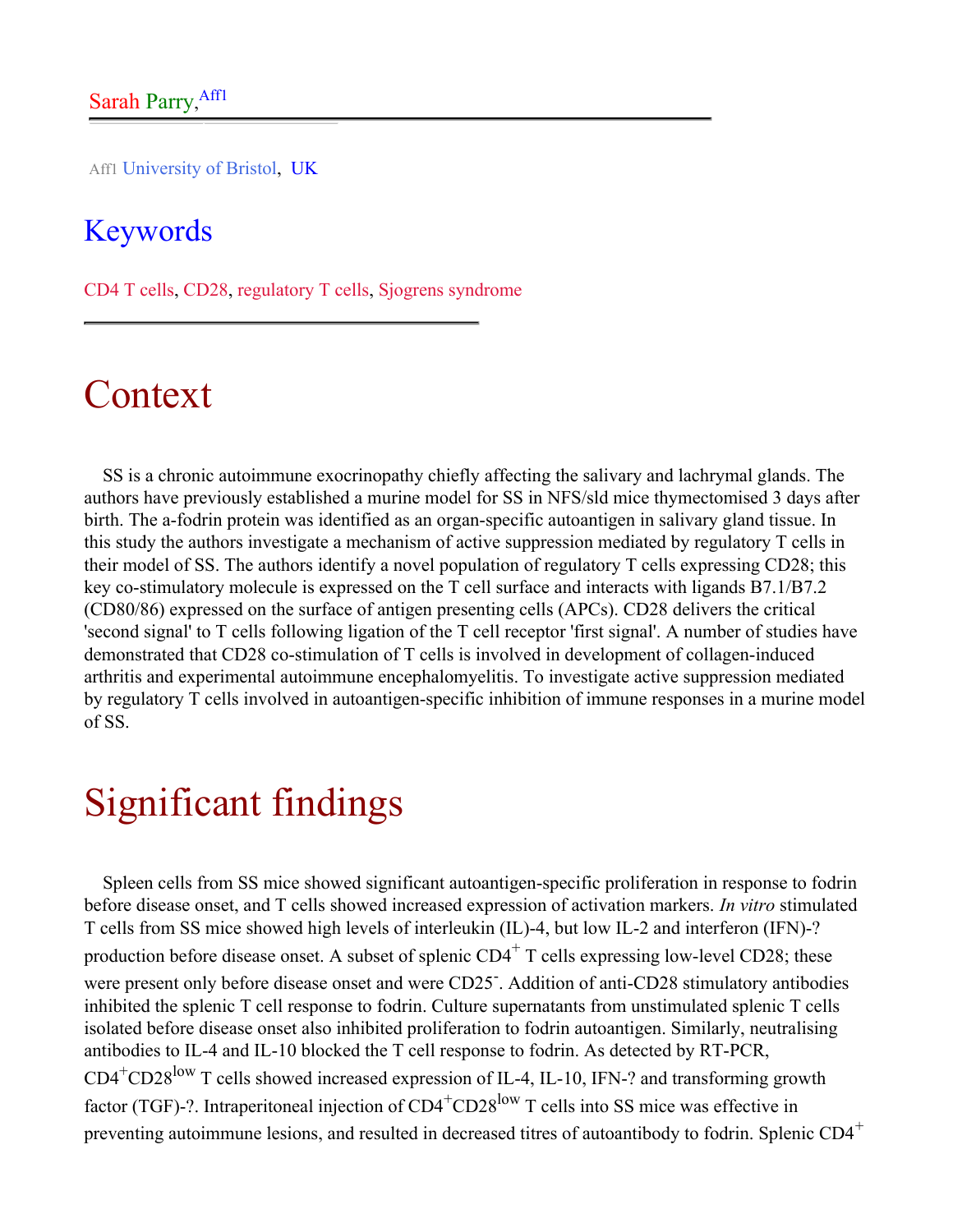T cells from SS mice transferred with CD28<sup>low</sup>T cells showed decreased expression of activation markers.

### Comments

A number of studies have shown that autoreactive T cells frequently escape deletion in the thymus and are not tolerized in peripheral lymphoid tissues, but rather persist in the periphery in a state of unresponsiveness. A number of regulatory  $CD4^+$  T cell subsets, which are believed to control the autoreactive T cells, have now been described by different groups. Here the authors thymectomise neonatal mice, a technique which is known to impair the migration of regulatory T cells to the periphery (see Additional information), in order to generate a murine model of Sjogren's syndrome (SS). They describe a population of autoantigen-specific peripheral regulatory T cells, identified by low-level CD28 expression. These cells emerge during the first 4 weeks of life and exhibit an immunoregulatory phenotype. The development of disease corresponds with their disappearance. This study raises interesting questions regarding how the  $CD4^+CD28^{\text{low}}$  regulatory T cell subset emerges and why it ultimately fails.

# Methods

The animal model for SS was established in NFS/sld mice thymectomised 3 days after birth (3d-Tx), in which autoimmune lesions develop at >4 weeks age. Histology was graded on the White and Cassarett scale. Flow cytometric analysis of cells was by standard protocols, as were proliferation assays performed with spleen cells cultured at 5 x  $10^6$  cells/well. Cytokine production was assayed by [ELISA,](http://arthritis-research.com/glossary/?letter=E&referrer=) intracellular [FACS](http://arthritis-research.com/glossary/?letter=F&referrer=) analysis or by [RT-PCR.](http://arthritis-research.com/glossary/?letter=R&referrer=) Cell transfer studies were carried out in 3d-Tx NFS/sld mice at 4 weeks of age ( $n = 7$ ). CD4<sup>+</sup>CD28<sup>low</sup> T cells were FACS-sorted from spleen and 5 x 10<sup>6</sup> cells transferred intraperitoneally in cell transfer experiments.

# Additional information

Shevach EM: **Regulatory T cells in autoimmmunity.**

*Annu Rev Immunol* 2000, **18**:423-449 [\(PubMed abstract](http://www.ncbi.nlm.nih.gov/entrez/query.fcgi?cmd=Retrieve&db=PubMed&list_uids=10837065&dopt=Abstract)).